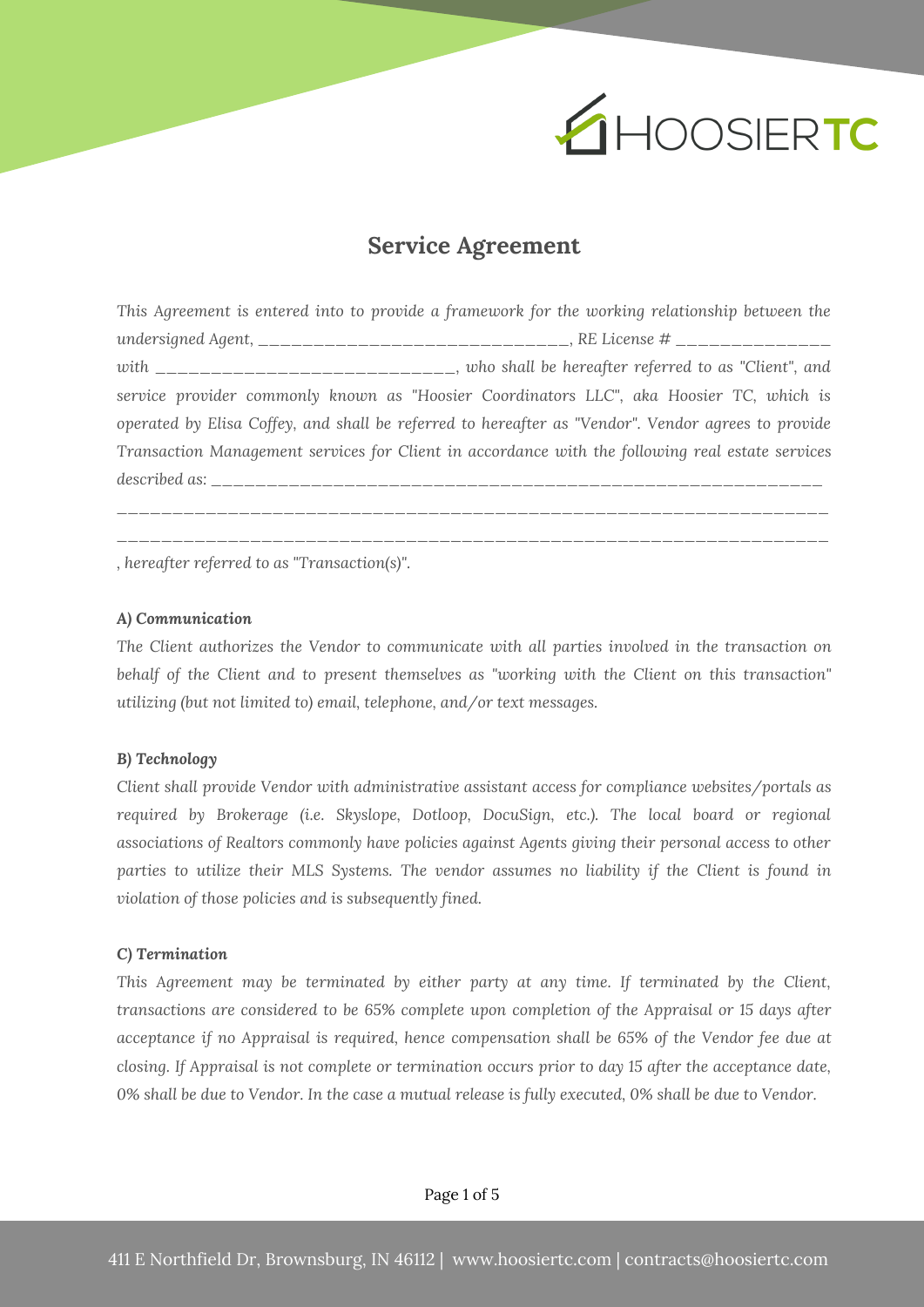# EHOOSIERTC

## *D) Service Fee and Payment Terms*

*CONTRACT-TO-CLOSE TRANSACTION MANAGEMENT:*

- *Buyer Side: \$300.00*
- *Seller Side: \$300.00*
- *Dual Side (Limited Agency): \$450.00*

*Payment is due immediately upon receipt of the invoice. A late fee of \$25 will be assessed for payments not received within 7 days. If payment is not received 30 days after closing, the invoice will be sent to Collections.*

*Client hereby authorizes the Title Company to debit commission due to Brokerage in the amount of Vendor service fee as detailed above, and credit same to Vendor.*

## *E) File Submission:*

*All contracts are to be submitted by email to contracts@hoosiertc.com. Contracts received before 3:30 pm will be processed the same day. Contracts received after 3:30 pm will be processed within 24 hours. Contracts received over the weekend or Holiday will be processed on the following business day. The client must provide the following: Purchase Agreement with all Addenda and Disclosures, Pre-Approval Letter (if applicable), MLS Sheet, Buyer/Seller full names per ID and email address, Title Company's name and email address, and who will be the Earnest Money Holder.*

### *F) Hours of Operation:*

*Vendor shall be open during normal business hours. The term "Business Hours" shall mean Monday through Friday, 9:00 am to 5:00 pm EDT, excluding State (Indiana) and Federal Holidays. The Vendor shall respond to any emails, texts, or phone calls received after business hours, on the next business day.*

#### *G) Duties and Scope of Work:*

The client shall utilize the services of the Vendor for the role of Transaction Manager for Real Estate *business. Transactions will be residential properties sales and involve Buyers and/or Sellers. Transactions shall be defined as properties that have an address. Vendor scope of work is fully defined per Exhibit A.*

Page 2 of 5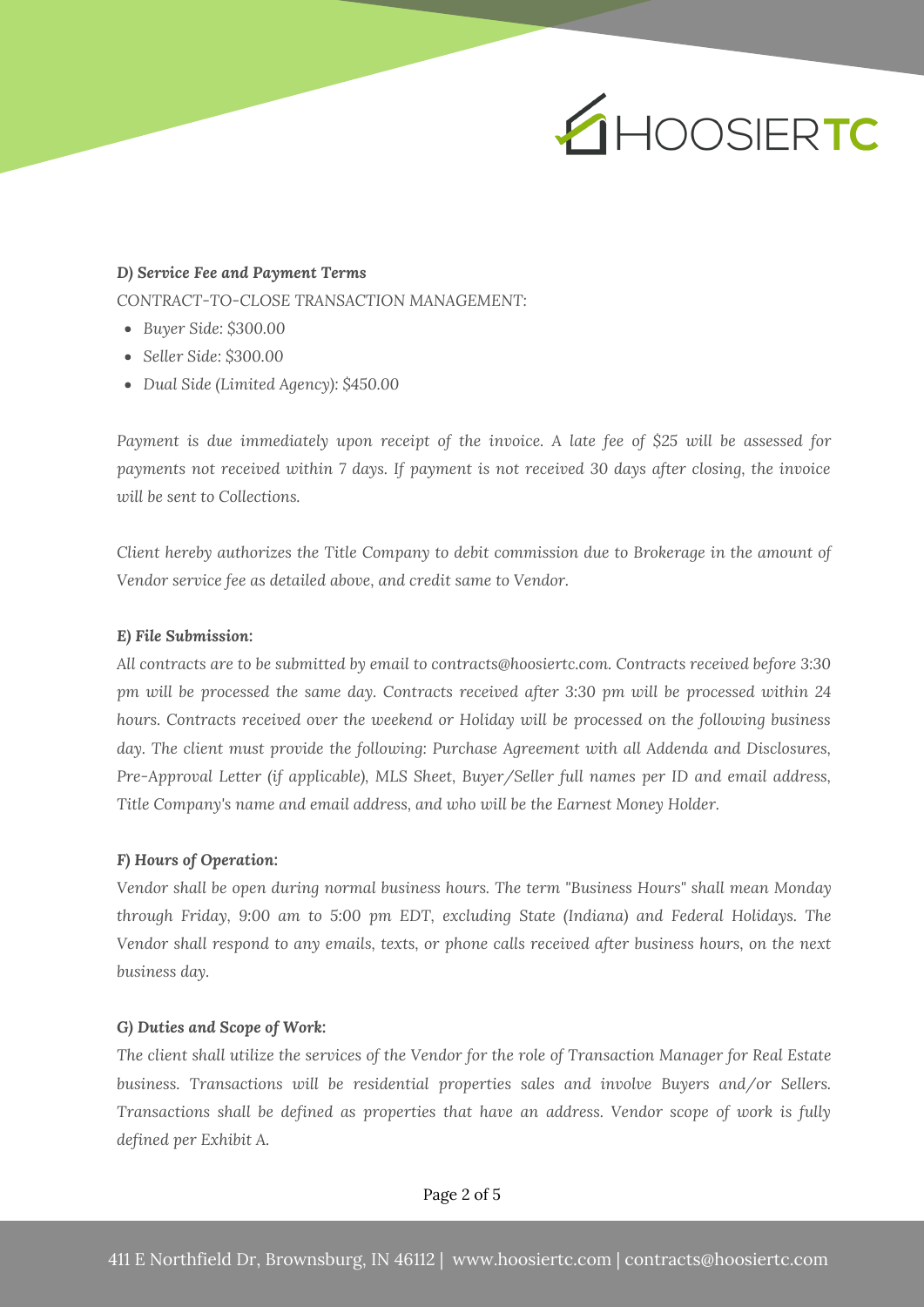

# *H) Limitation of Duties:*

*Vendor shall not under Indiana Law perform the following duties that require an active Real Estate Broker License:*

- *Discussion or explanation of a Real Estate Form or Contract with any potential Client or Customer.*
- *Negotiate or agree to any commission, commission split, management fee, or referral fee on behalf of the Client (licensee).*

#### *I) Non-Disclosure and Non-Solicitation:*

*Vendor shall not directly or indirectly disclose to any person other than a representative of the Client at any time either during the term of this Agreement or following the termination or expiration thereof, any confidential or proprietary information pertaining to the Client, including but not limited to customer lists, contracts, financial data, sales data, supply sources, business opportunities for new or developing business, plans and models, or trade secrets. Upon Client's request, Vendor shall within 30 (thirty) days return all original materials provided by Client and any copies, notes, or other information. Furthermore, Vendor agrees that during the term of this Agreement and for a period of 5 (five) years following the termination or expiration of this Agreement, Vendor shall not directly or indirectly solicit or attempt to solicit any customers or suppliers of the Client other than on behalf of Client.*

## *J) Indemnification and Hold Harmless Provision:*

*Client agrees hereby to indemnify and hold harmless the Vendor from any and all claims which may arise out of and in the course of the performance of the Vendor duties hereunder. Vendor,* subcontractors, or any affiliated parties shall not be held liable for errors including but not limited to *typographical, email, publishing, print, and copy/paste. Client assumes responsibility for all information relayed regarding clients, property, tax information, property descriptions, written and assumed, and will be ultimately responsible for all contact for accuracy.*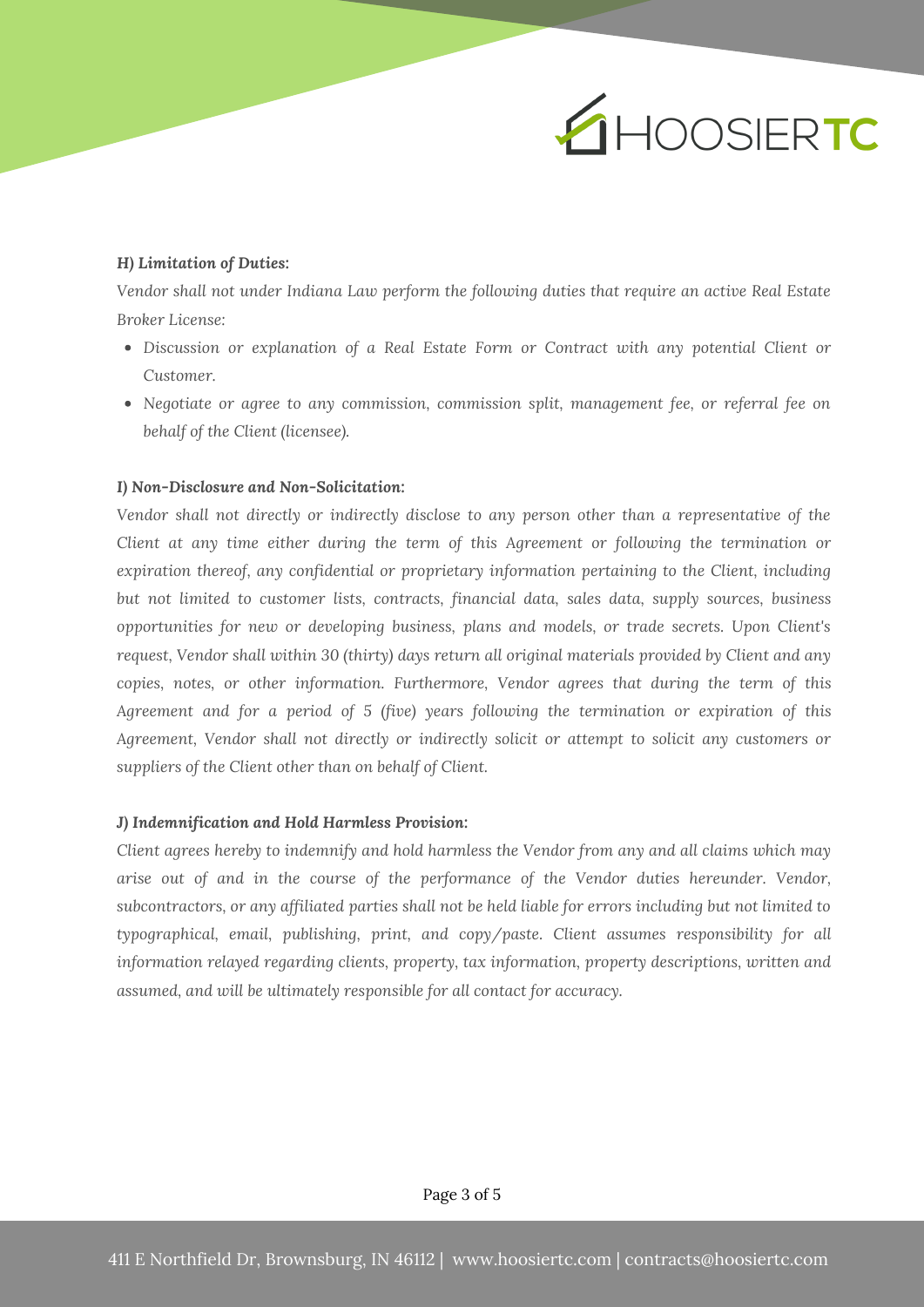

# *K) Acknowledgement and Agreement:*

*Client acknowledges and agrees that Vendor is dependent upon the actions of various parties associated with the transaction (Agent, Clients, Title Companies, Lenders, etc) to adequately perform* the services offered. As Vendor does not control the timelines of response from any of the parties, nor *the accuracy of information provided, Vendor will not be held liable or responsible for delays or success of closing of Transactions. Vendor shall only guarantee best efforts to assist in getting transactions closed, recorded, and through Compliance.*

*Signature of Client/Agent Date*

*\_\_\_\_\_\_\_\_\_\_\_\_\_\_\_\_\_\_\_\_\_\_\_\_\_\_\_ \_\_\_\_\_\_\_\_\_\_\_\_\_\_\_\_\_\_\_\_\_*

*\_\_\_\_\_\_\_\_\_\_\_\_\_\_\_\_\_\_\_\_\_\_\_\_\_\_\_ \_\_\_\_\_\_\_\_\_\_\_\_\_\_\_\_\_\_\_\_\_*

*Accepted by Hoosier Coordinators, LLC Date*

Page 4 of 5